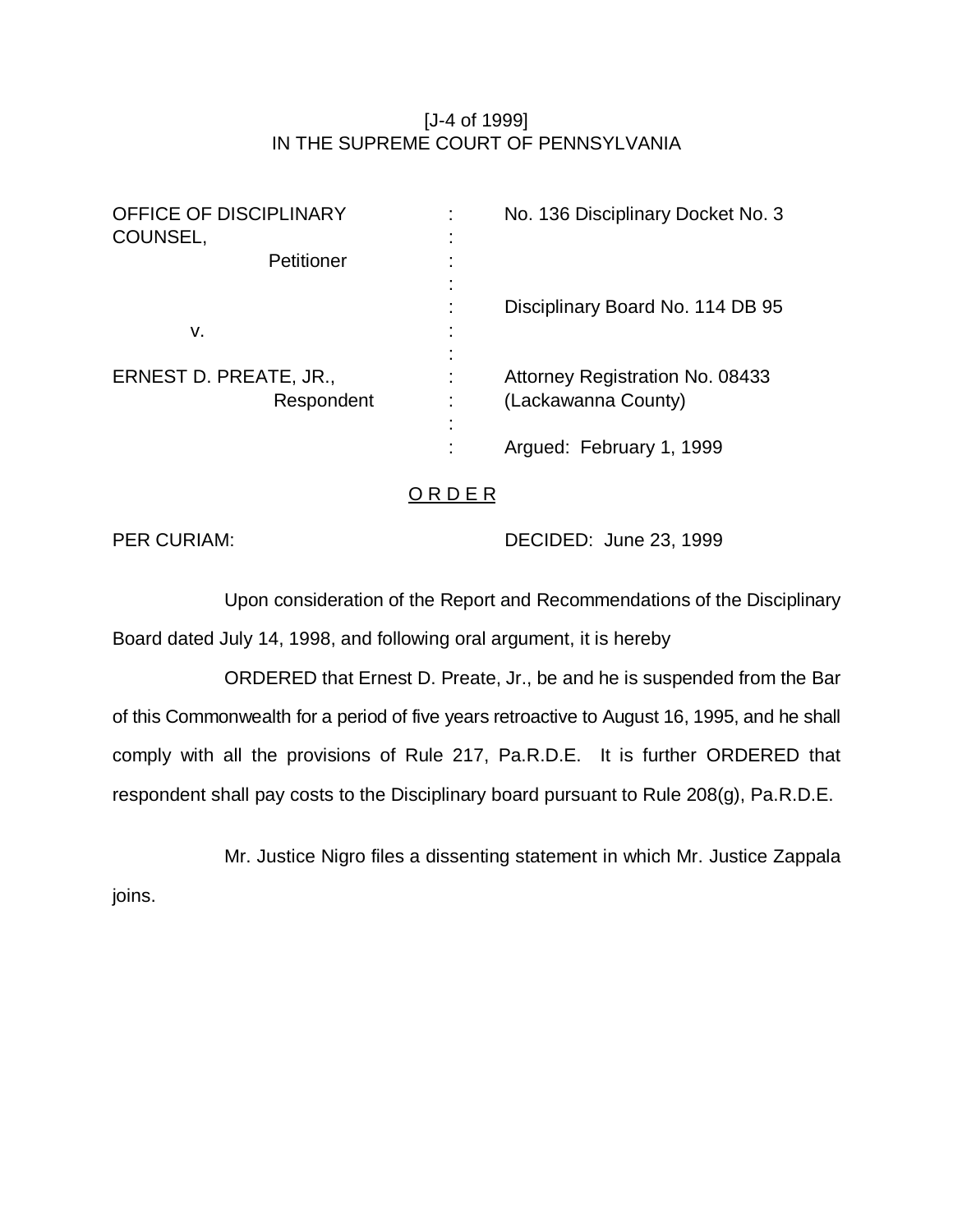### **[J-4-99] IN THE SUPREME COURT OF PENNSYLVANIA**

| OFFICE OF DISCIPLINARY COUNSEL, | : No. 136 Disciplinary Docket No. 3<br>٠                 |
|---------------------------------|----------------------------------------------------------|
| Petitioner                      | Disciplinary Board No. 114 DB 95                         |
| v.                              | Attorney Registration No. 08433<br>: (Lackawanna County) |
| ERNEST D. PREATE, JR.,          |                                                          |
|                                 | Argued: February 1, 1999                                 |
| Respondent                      |                                                          |

#### **DISSENTING STATEMENT**

 $\overline{a}$ 

#### MR. JUSTICE NIGRO DECIDED: June 23, 1999

The Court has entered an Order suspending Respondent from the practice of law for five years, retroactive to the date of his temporary suspension on August 16, 1995. I believe that the serious nature of Respondent's misconduct, when considered in light of the fact that he was the District Attorney of Lackawanna County and the Attorney General of the Commonwealth of Pennsylvania when he committed his misconduct, demands that Respondent be disbarred. Therefore, I respectfully dissent.

On June 9, 1995, Respondent entered a plea of guilty to one count of mail fraud, 18 U.S.C. § 1341, which carries a maximum penalty of five years' imprisonment and/or a fine of \$250,000. On December 5, 1995, Respondent was sentenced to a fourteenmonth period of imprisonment, a fine of \$25,000, and two years of supervised release, including three hundred hours of community service.<sup>1</sup>

<sup>1</sup> Rule 214(i) of the Pennsylvania Rules of Disciplinary Enforcement (hereinafter cited as the Pa. R.D.E.) states that a 'serious crime' is any crime punishable by imprisonment of one year or upward in this or any other jurisdiction. Pa. R.D.E. 214(i). Therefore, Respondent's conviction of one count of mail fraud, which is punishable by up to five years of imprisonment, constitutes a serious crime for purposes of the rules of disciplinary enforcement, and forms an independent basis for the imposition of discipline pursuant to Pa. R.D.E. 203(b)(1).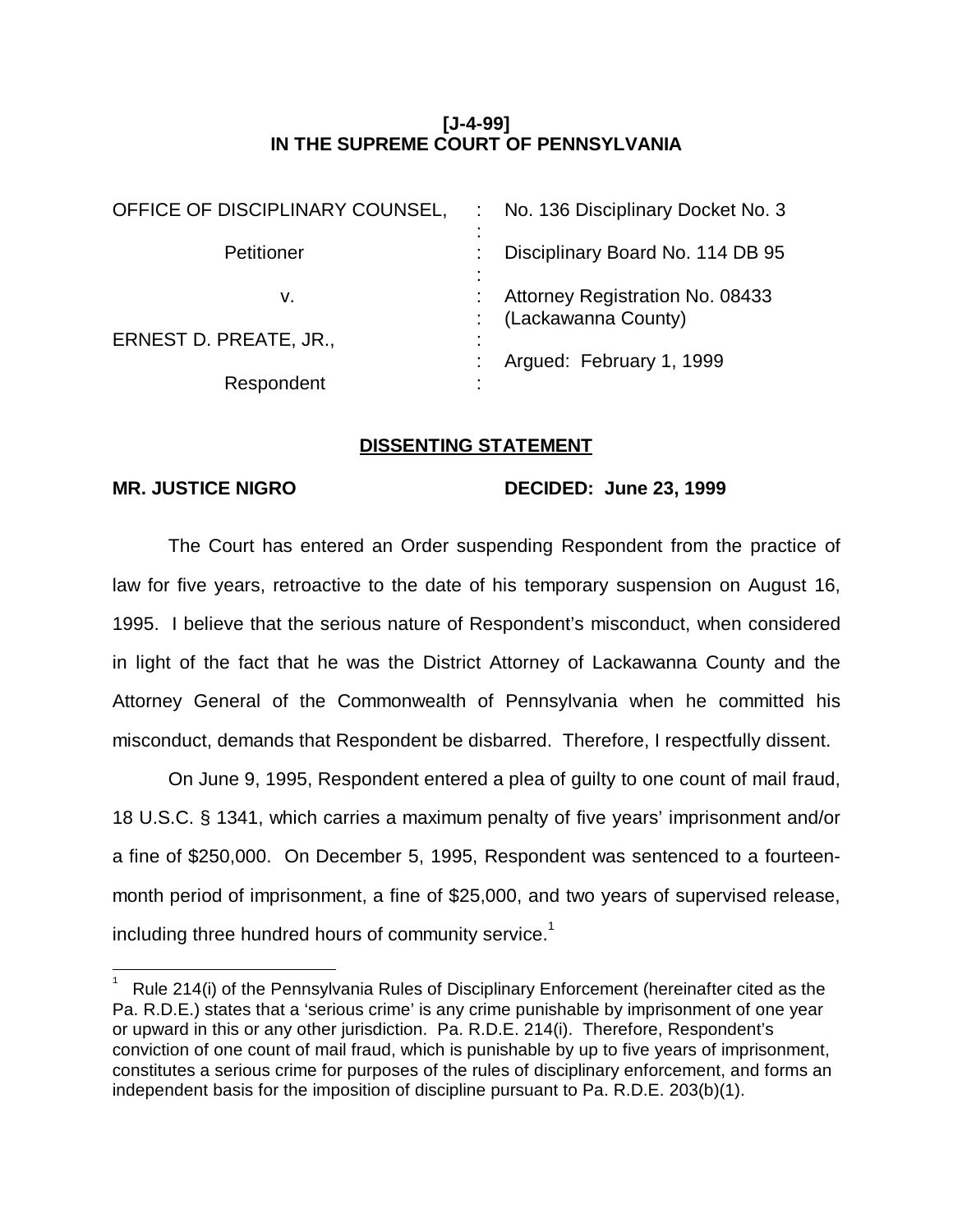#### [J-4-99]

On August 16, 1995, this Court entered an Order placing Respondent on temporary suspension from the practice of law and referring the matter to the Disciplinary Board pursuant to Pa. R.D.E. 214(f)(1). A Petition for Discipline against Respondent was filed by the Office of Disciplinary Counsel on December 23, 1996. A Hearing Committee held hearings on the Petition for Discipline, and on July 7, 1997, the Hearing Committee issued a report recommending that Respondent be suspended from the practice of law for three and one half years, retroactive to the date that he was placed on temporary suspension. The Office of Disciplinary Counsel filed exceptions to the Hearing Committee's report, and the matter was subsequently adjudicated by the Disciplinary Board on January 16, 1998. On July 14, 1998, the Disciplinary Board issued a report and recommendation that Respondent be suspended from the practice of law for five years, retroactive to the date that Respondent was placed on temporary suspension.<sup>2</sup> This Court thereafter issued a rule upon Respondent to show cause why he should not be disbarred.<sup>3</sup> Oral argument was heard on the matter on February 1, 1999.

"The primary purpose of our system of lawyer discipline is to protect the public from unfit attorneys and to maintain the integrity of the legal system." Office of Disciplinary Counsel v. Keller, 509 Pa. 573, 579, 506 A.2d 872, 875 (1986)(citations

 $\overline{a}$ 2 Of the sixteen members on the Disciplinary Board, two members recused themselves from considering the appropriate discipline to be meted out against Respondent. An eight-member majority of the remainder of the Board issued the report recommending that Respondent be suspended from the practice of law for five years retroactive to the date of his temporary suspension. The remaining six members of the Disciplinary Board dissented, and would instead recommend that Respondent be disbarred for his egregious misconduct.

 $3$  Pursuant to Pa. R.D.E. 208(e)(3), this Court has the authority, in its discretion, to issue a rule to show cause why an order of disbarment should not be entered whenever the Disciplinary Board recommends a sanction less than disbarment.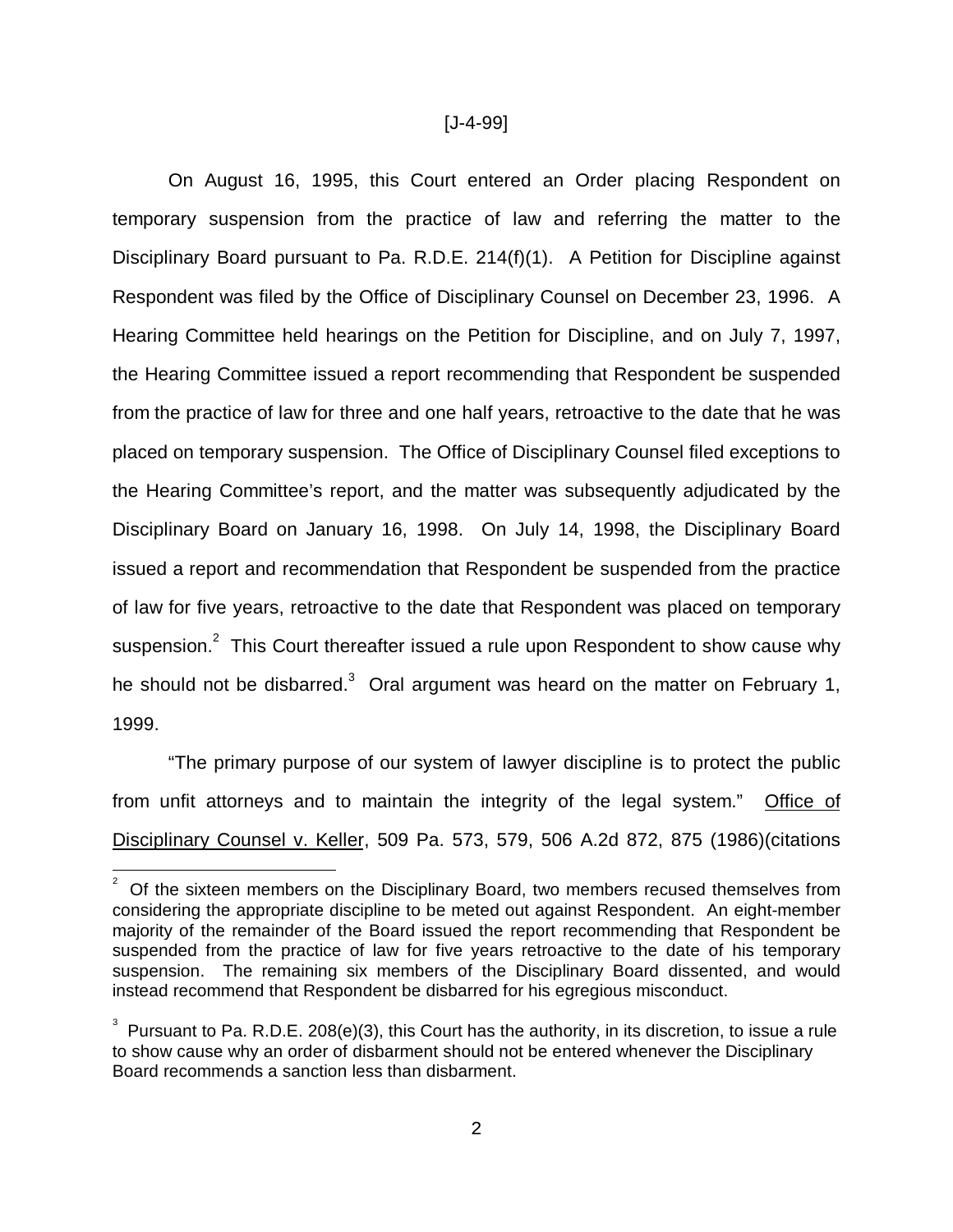omitted). To that end, in measuring the degree of discipline that should be imposed against Respondent, we must review the events underlying his criminal conviction for mail fraud. See, e.g., Office of Disciplinary Counsel v. Eilberg, 497 Pa. 388, 391, 441 A.2d 1193, 1195 (1982).

As noted by the Disciplinary Board in its report, the facts underlying Respondent's conviction are as follows: between 1985 and 1988, while Respondent held the position of the District Attorney of Lackawanna County, Respondent solicited, either directly or indirectly, illegal cash contributions totaling approximately twenty thousand dollars from nineteen owner-operators of videopoker gambling machines in and around Lackawanna County. In order to conceal these illegal cash contributions from the authorities and the voting public, from 1985 through February of 1994, Respondent, while either the District Attorney of Lackawanna County or the Attorney General, caused false and materially misleading campaign finance reports to be filed under oath with the Commonwealth of Pennsylvania Bureau of Elections. $4\,$  In addition, Respondent publicly denied any wrongdoing in connection with the illegal cash contributions to his campaign committee until he admitted his guilt by way of entering a guilty plea to one count of mail fraud.

As these facts demonstrate, this case does not merely pose the question of what degree of discipline should be imposed upon an attorney who pled guilty in federal court to a charge of mail fraud. Rather, it raises the question of what degree of discipline should be imposed upon an attorney who solicited and accepted illegal cash

 $\frac{1}{\sqrt{2}}$ 

<sup>4</sup> Pursuant to 25 P.S. § 3249(b), by submitting willfully false and misleading statements to the Election Bureau, Respondent committed perjury.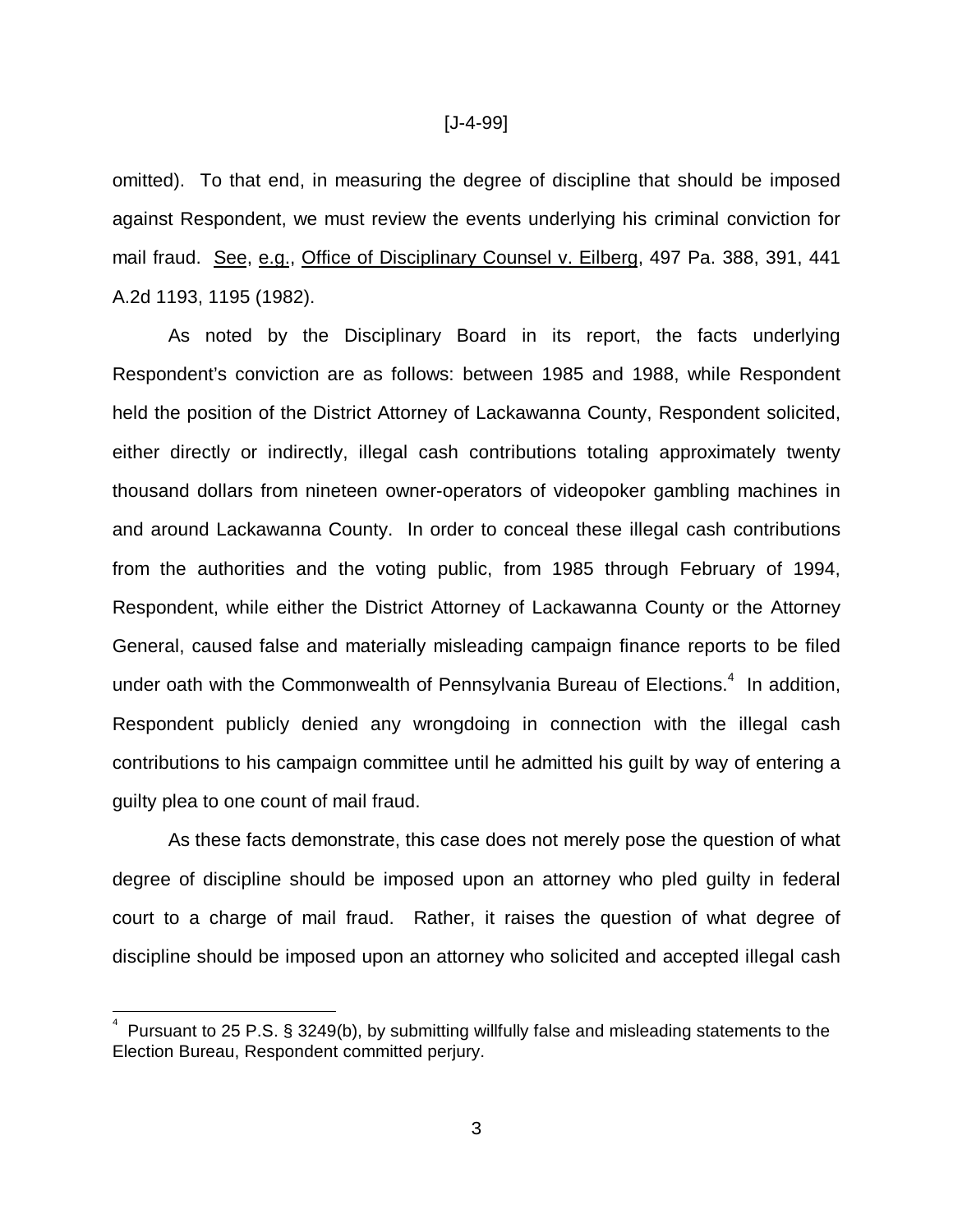contributions to his campaign committee and then repeatedly perjured himself in an effort to conceal the illegal nature of the cash contributions from the authorities and the voting public while he successfully campaigned to first retain his position as District Attorney of Lackawanna County, and then to attain the position of Attorney General of the Commonwealth of Pennsylvania.

As noted by the Disciplinary Board's six-member dissent, "the true distinguishing factor in the case at bar is that no other case involves a member of the bar who rose to the highest levels of Pennsylvania government as did [Respondent]." By successfully campaigning to become first the District Attorney of Lackawanna County, and then the Attorney General, Respondent placed himself in a unique position to serve the common good, advance the legal profession, and uphold the public's faith in our justice system. At the same time, Respondent placed himself squarely within the public eye, and accepted the responsibility to conduct himself with only the highest degree of integrity. It is in this context that Respondent's misconduct must be judged.

By violating the very laws that he swore to uphold, Respondent severely damaged the public's confidence in our justice system. Likewise, Respondent's misconduct dealt a serious blow to the public's perception of the legal profession. In addition, although Respondent concedes that he committed his misconduct while he was a candidate for elected office, he fails to acknowledge the profound negative impact that his misconduct occasioned upon the public's perception of the integrity of the electorate process. Only after the citizens of this Commonwealth elected Respondent to be their Attorney General did they learn that Respondent had solicited and accepted illegal cash campaign contributions from videopoker gambling machine

4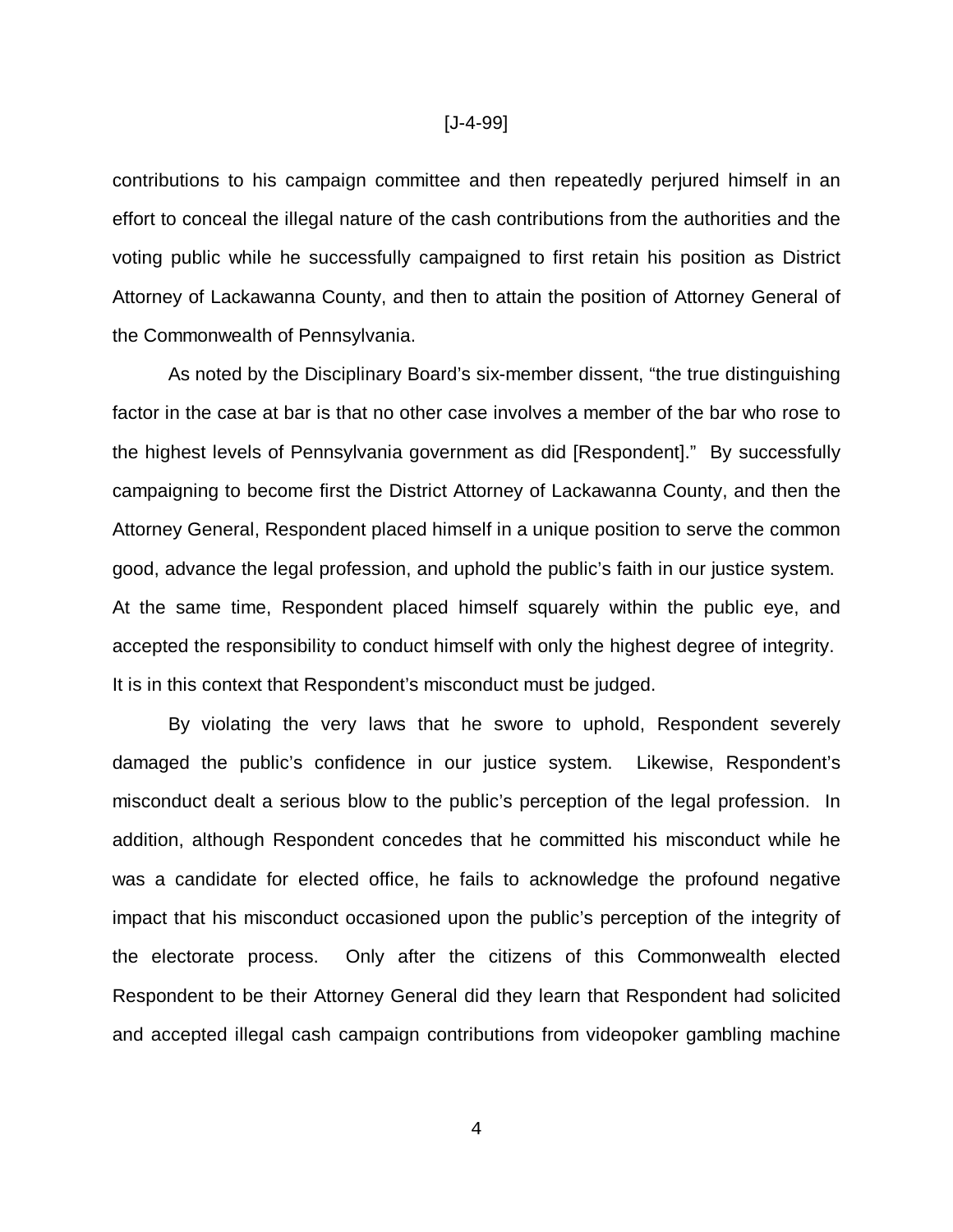owner-operators, and then attempted to conceal his illegal activities from both the authorities and the voting public by repeatedly perjuring himself before the Bureau of Elections.<sup>5</sup>

Respondent argues that his military service in Vietnam, his public service, his community involvement, and his remorse should be considered in mitigation of his serious misconduct. Respondent is correct that his exemplary military service, his community involvement, and his remorse should be considered in mitigation of his misconduct. However, I do not agree with Respondent's contention, accepted by the majority of the Disciplinary Board, that his record of public service as the District Attorney of Lackawanna County and the Attorney General should be considered in mitigation of his misconduct. By his own admission, Respondent committed the misconduct that formed the basis of his eventual guilty plea to one count of mail fraud while he was the District Attorney of Lackawanna County and the Attorney General. In addition, to accept this public service in mitigation of Respondent's misconduct would be to ignore the fact that Respondent would most likely not have retained his position as the District Attorney of Lackawanna County or attained the position of Attorney

 $\frac{1}{2}$ 

<sup>5</sup> Respondent makes much of the fact that the perjury he committed by filing false reports with the Bureau of Elections does not constitute a felony. However, perjury in connection with an election report filed under oath is a serious crime, punishable by imprisonment of not less than three months nor more than two years, and/or a fine of up to \$500. 25 P.S. § 3502. In addition, Article II, Section 7 of the Pennsylvania State Constitution states that perjury is an 'infamous crime', and that any individual convicted of perjury is prohibited from holding any office of trust or profit in the Commonwealth. See, e.g., Commonwealth v. Large, 715 A.2d 1226, 1228 (Pa. Cmwlth. 1998)(noting that perjury and false swearing under oath constitute 'infamous crimes' under Article II, Section 7 of the Pennsylvania State Constitution). As a final note, this Court has repeatedly found that "dishonesty on the part of an attorney establishes his unfitness to continue practicing law." Office of Disciplinary Counsel v. Grigsby, 493 Pa. 194, 200, 425 A.2d 730, 733 (1981); see also Office of Disciplinary Counsel v. Holston, 533 Pa. 78, 84, 619 A.2d 1054, 1057 (1993).